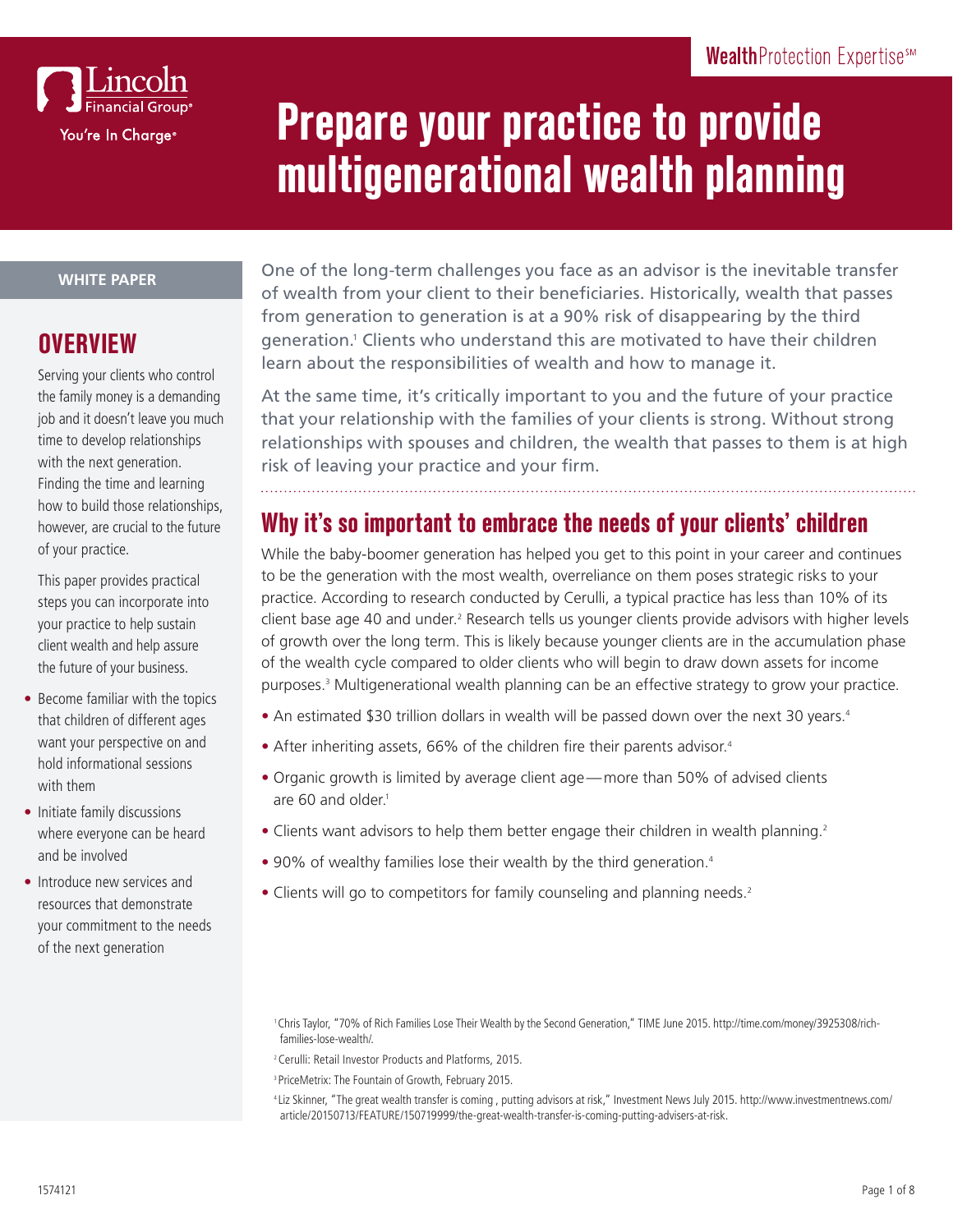### **To retain assets, advisors need to improve how they build relationships with their clients' children**

If you have not begun a proactive program to build relationships with the next generation and promote internal dialog about family wealth, it may be time to get started.

#### The majority of advisors meet with their clients' children infrequently



Therefore, the children don't see the advisor as vested in their future and this often results in the children firing their parents' advisor 66% of the time after receiving their inheritance<sup>6</sup>

## **Communicating with the next generation is key to relationships and sustaining wealth**

Frankly, one of the reasons family money typically dissipates over three generations is the lack of communication about the responsibility of wealth across generations. Your voice can be the catalyst to help your clients overcome their hesitancy and involve their children earlier—rather than later—in life.

These are challenging conversations to have, and encouraging your wealthiest clients to get started may seem daunting. It's understandable not wanting to rock the boat, although ironic, because those are the clients likely to benefit the most from these conversations.

To help you overcome any hesitancy you may have, we've broken down the process for you into several actionable best practices to engage wealthy families. Once you become comfortable incorporating some of these practices, you'll find that they reinforce your value as an advisor and increase the likelihood of retaining their assets over the long term.

<sup>5</sup> Liz Skinner, "The great wealth transfer is coming , putting advisors at risk," Investment News July 2015. http://www. investmentnews.com/article/20150713/FEATURE/150719999/the-great-wealth-transfer-is-coming-putting-advisers-at-risk.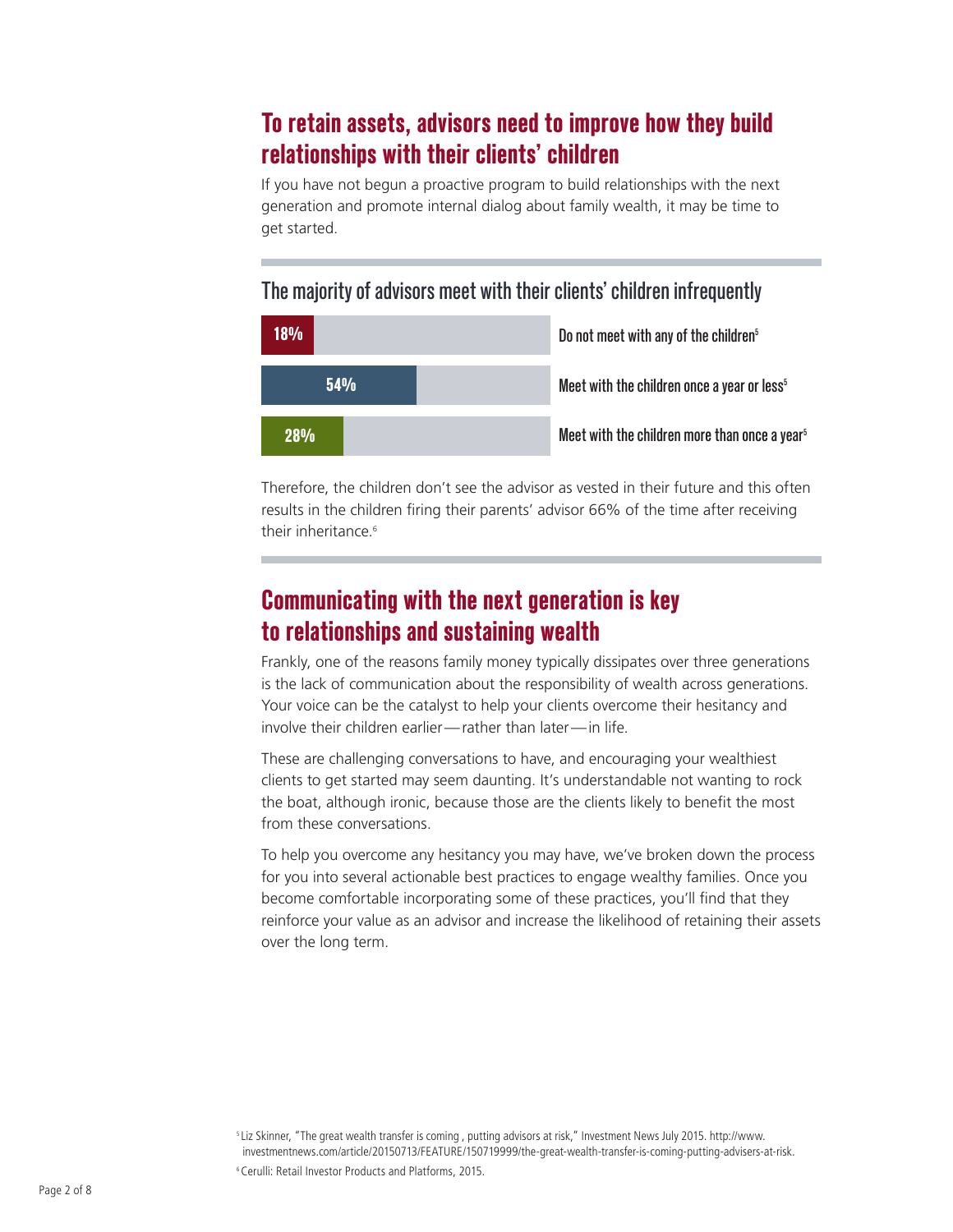# **Understand the scope of your commitment**

Before planning any activities to get to know the children of your clients better, it's advisable to ask clients first about involving them. It's also a good idea to assess where your competencies lie and develop a plan to serve the needs of the children by their ages. The topics of high importance to their children may fall outside your core advisory services; however, there is an opportunity for you to begin to establish a relationship and help them reach their financial goals.

For the children who have already established their own families and careers, their needs may be similar to those of your existing clients. When you have a conversation with them, you may be surprised by what you find.

A few examples of typical life events and topics of importance by age range include:

| <b>Under 20 years old</b> |                                                                                                                                              | 20-30 years old |                                                          | 30-40 years old |                                            |
|---------------------------|----------------------------------------------------------------------------------------------------------------------------------------------|-----------------|----------------------------------------------------------|-----------------|--------------------------------------------|
|                           | <b>Banking basics</b><br>(saving and checking<br>accounts), debit card<br>basics, how credit<br>works (interest rates<br>and paying on time) |                 | Student loans and<br>debt management                     |                 | Home purchase                              |
|                           | Investing basics<br>(bonds, CDs, money<br>markets, stocks)                                                                                   |                 | Budgeting,<br>setting-up bill pay<br>and credit cards    |                 | Life insurance<br>and family<br>protection |
|                           | Internships,<br>job interviewing<br>and basic career<br>networking                                                                           |                 | Saving for a<br>down payment                             |                 | College saving                             |
|                           | Volunteer work<br>and charitable<br>causes                                                                                                   |                 | Building an<br>emergency fund                            |                 | Debt and cash<br>flow management           |
|                           | Insurance basics<br>(auto, rental,<br>health insurance)                                                                                      |                 | Setting up<br>and investing<br>in retirement<br>accounts |                 | Tax planning                               |

#### Don't assume adult children of your clients are in an established advisory relationship

Only 41% of the affluent baby-boomer population use an advisor on a regular basis. Even fewer affluent Generation X and Y households rely on an advisor regularly.<sup>7</sup>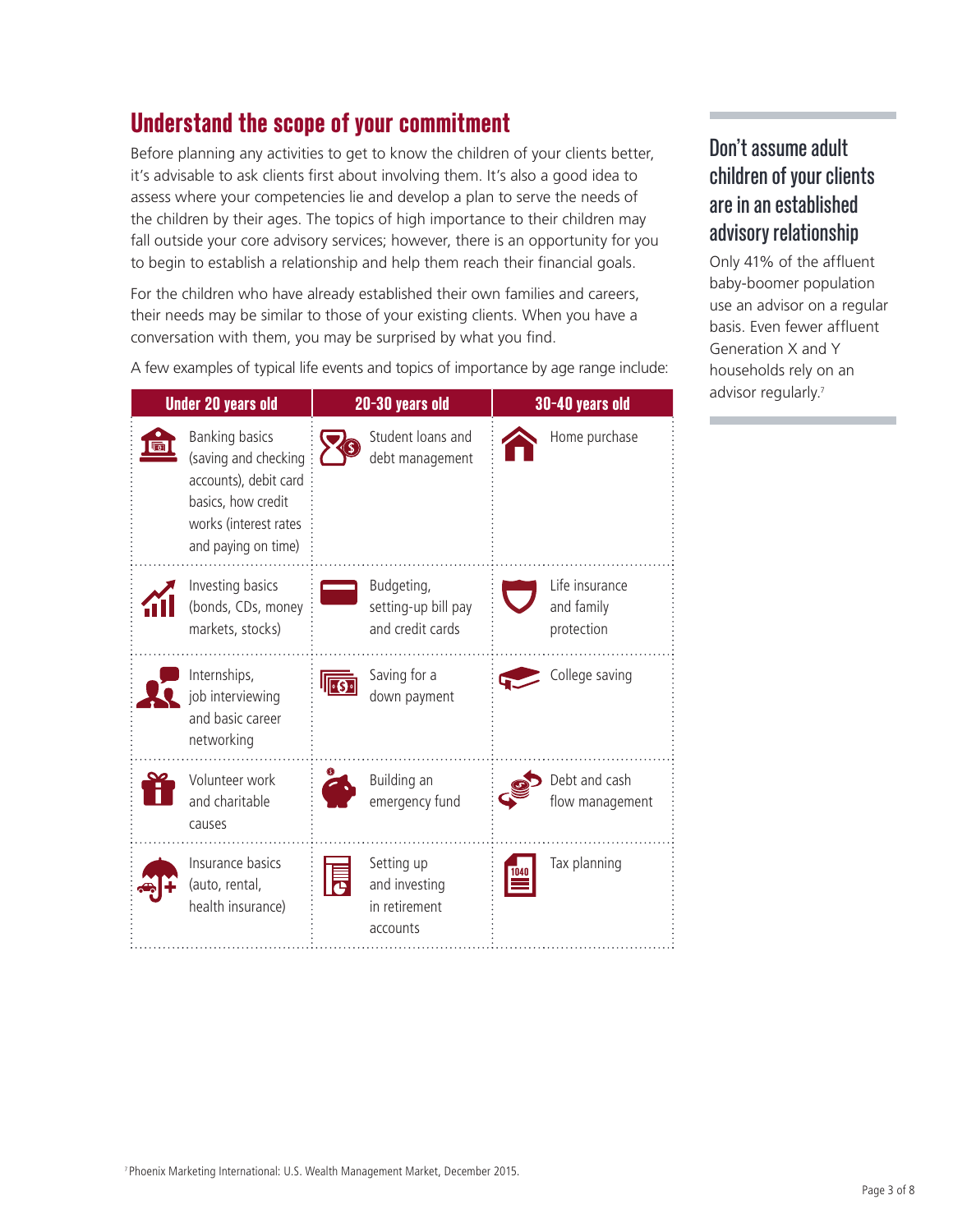#### Listen for clues on how to engage your clients' children

When you meet with your clients, ask them to suggest the best way to connect with their children. Many high net worth individuals want your help when it comes to educating and involving their children with their wealth.<sup>8</sup> And, because you will be taking the load off of them by being their partner, any overtures you make will be welcomed.

### **Share your knowledge. Demonstrate your value.**

A good place to start is with an informational session on understanding and managing wealth. Invite your clients' adolescent, young adult and college age children. These sessions can also be effective in generating referrals from clients, who may be interested in forwarding your invite to the parents of their children's friends. Including them in the session may make it more likely that their own children would be willing to participate.

This group event can be conducted in-person or via a video conference. Topics can be easily tailored to their interest and may include:

- Basic investing concepts (including setting up a 401(k) portfolio)
- Financial education
- Wealth preservation • Introduction to estate planning

Another possible approach to get to know their children is to have a family discussion around elder care planning. Ask your client whether they would be comfortable having their adult children included in this conversation. Listen carefully to their reaction. It will give you a quick indication of their readiness to involve the children in their wealth planning. If your client is onboard, determine whether they want all the children present or just a specific child.

#### **Lincoln has several tools to help with long-term care planning**

You can get the ball rolling with a client seminar, "Planning for Long-Term Care as a Family." You can conduct the seminar in the way that is most practical for the family. If you can assemble the family in-person, it can be a good way to prepare them for a discussion. It can also be used remotely, by setting up a video conference for the children who may not be able to attend in person.

If you've already conducted elder care planning with your client, use the plan as a sharing opportunity with their children. Either way, your goal is to ensure that the children know you have their parent's best interests at heart, while being able to listen to and respond to their concerns.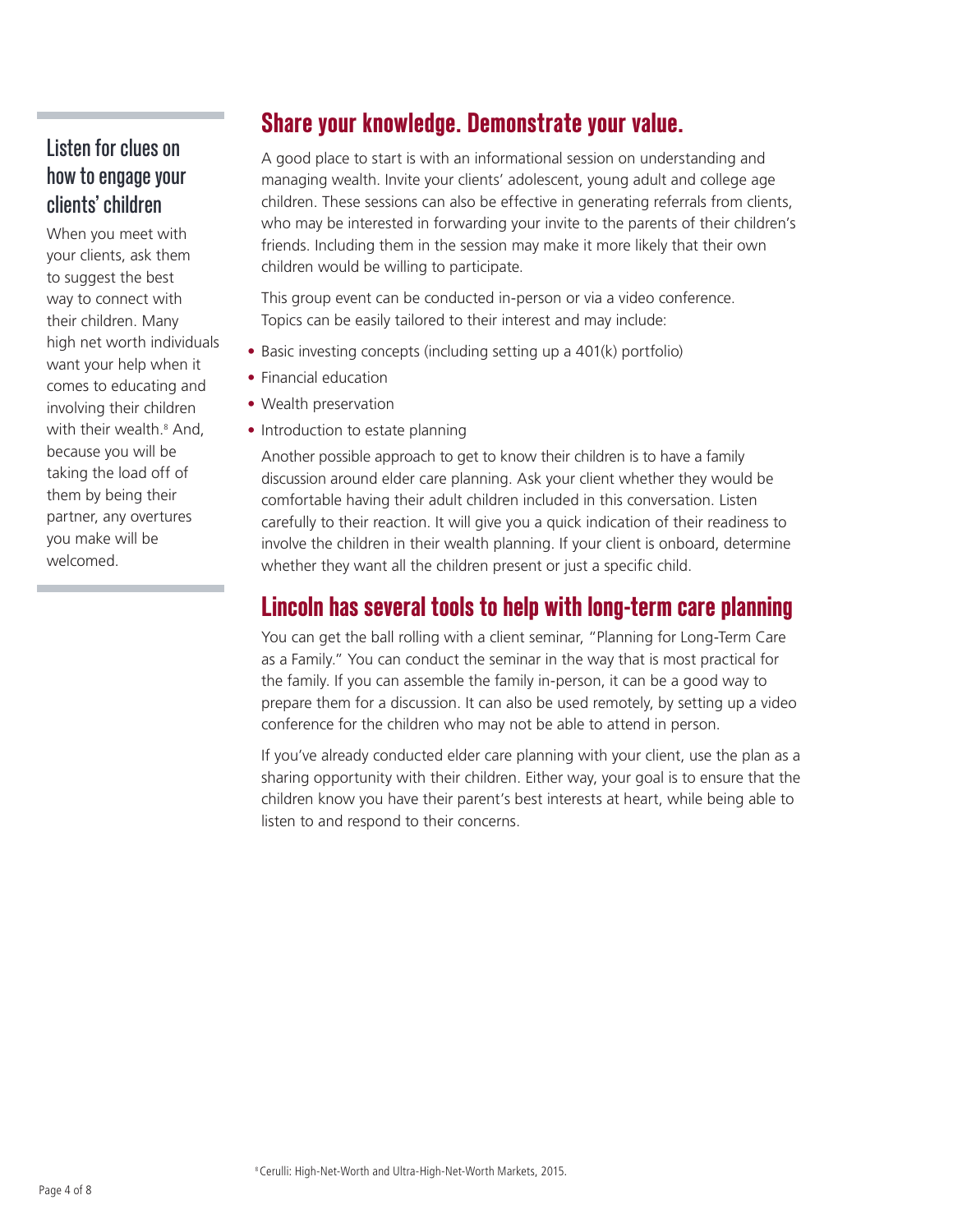# **Make your team more attractive to the children**

Efforts to get to know the next generation simply earn you a seat at the table when your client's assets are inherited by the next generation. To be seen as a true advisory partner, you need to be able to take the family relationship to the next level.

You can learn from larger advisor teams, who find success by using junior advisors to engage the children on an ongoing basis. You may be able to dedicate your own time to building these relationships, but be realistic about the cultural barriers that come with age differences and your ability to overcome them.

Depending on the number and ages of the children across your practice, you may find that adding a junior advisor to your staff may be a worthwhile, long-term investment. By working with the children on a regular basis, junior advisors can earn their confidence. It can also be a viable career strategy for junior advisors, enabling them to establish a financial foothold in your practice, one that can sustain them independently into the future.

#### A viable succession strategy for you

Developing the next generation into permanent clients also has the potential to increase the growth rate of your practice, adding to its value when the time comes for you to retire.<sup>9</sup> In addition to cultivating the next generation, a junior advisor can also be valuable in establishing repeatable procedures and proactively using technology. Both these activities can be important steps for independent advisors to take in preparing their practices for succession. It can be a win-win for all.<sup>10</sup>

#### Junior advisors can take the lead with the children of your clients by:

- Managing the investment portfolio of adult children
- Helping educate adult children on establishing credit—examples include opening credit card accounts, obtaining auto loans, home mortgages, and lines of credit
- Engaging in a dialogue on the opportunities associated with IRA accounts for teenagers or young adults with income from employment
- Providing information on UGMA/UTMA and other college savings accounts for client children. Use them as a tool to help the children gain first-hand experience with the investment process.

9 Cerulli Edge Advisor Edition: Intergenerational Approach and Teaming, 1Q 2016.

<sup>10</sup> The Cerulli Report, Advisor Metrics 2015, Anticipating the Advisor Landscape in 2020.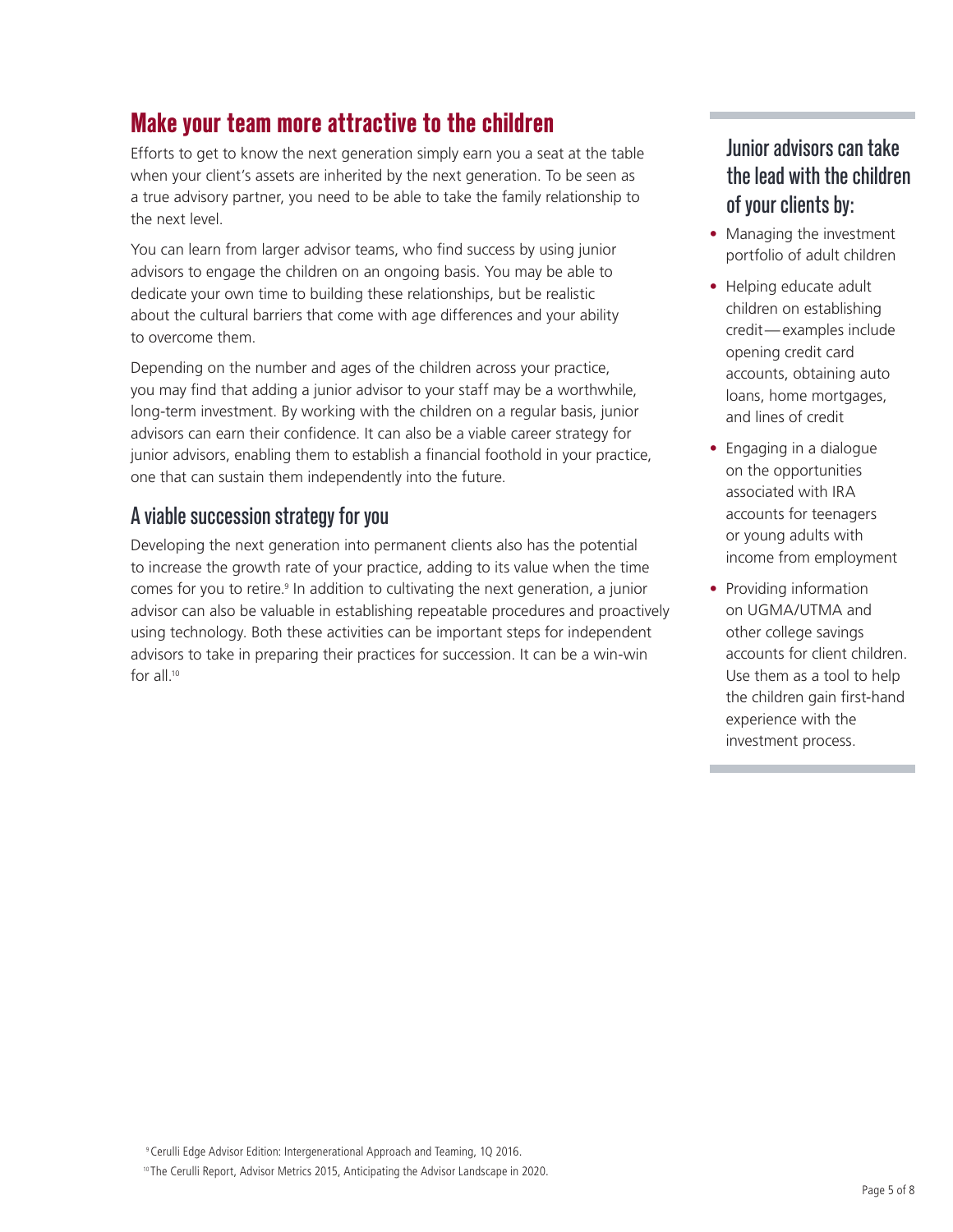Approximately one-quarter of high net worth families obtained their wealth through ownership of a private practice or privately held husiness<sup>12</sup>

#### **Become your client's advisor for transitioning their business**

Family wealth is often tied up in a business until the founder decides it's time to retire. Deciding whether the business should stay in the family or be sold is complex, and often it depends on the vision of the founder and the desire of the children to assume ownership. Preparing early for the transition is crucial to realizing full value for the business. However, many owners don't begin succession planning early enough because of the emotional stakes involved in letting go.

As your client's advisor you can perform a critical role in helping them work through the issues. It's also an ideal way to gradually get to know the children in the business, as transitions can take years to plan and execute.<sup>11</sup>

#### **You can have a critical role in helping with business succession**

- If your client's business has no formal succession plan in place, set-up a special time to specifically talk about the dynamics of their business. Include your client's partners and any children involved in the business. You'll want to discuss what would happen to the business when the owners decide to retire.
- Use the insight you've already gained about your client. Since he/she may be reluctant to talk about their true feelings, you can seed the conversation with possible transition scenarios they might find acceptable.
- Take the lead on organizing the transition team your client will need. A good place to start is getting your client's permission to meet with their banker, CPA, attorney and other business advisors that will be needed to guide them through the process.

11Cerulli: High-Net-Worth and Ultra-High-Net-Worth Markets, 2015.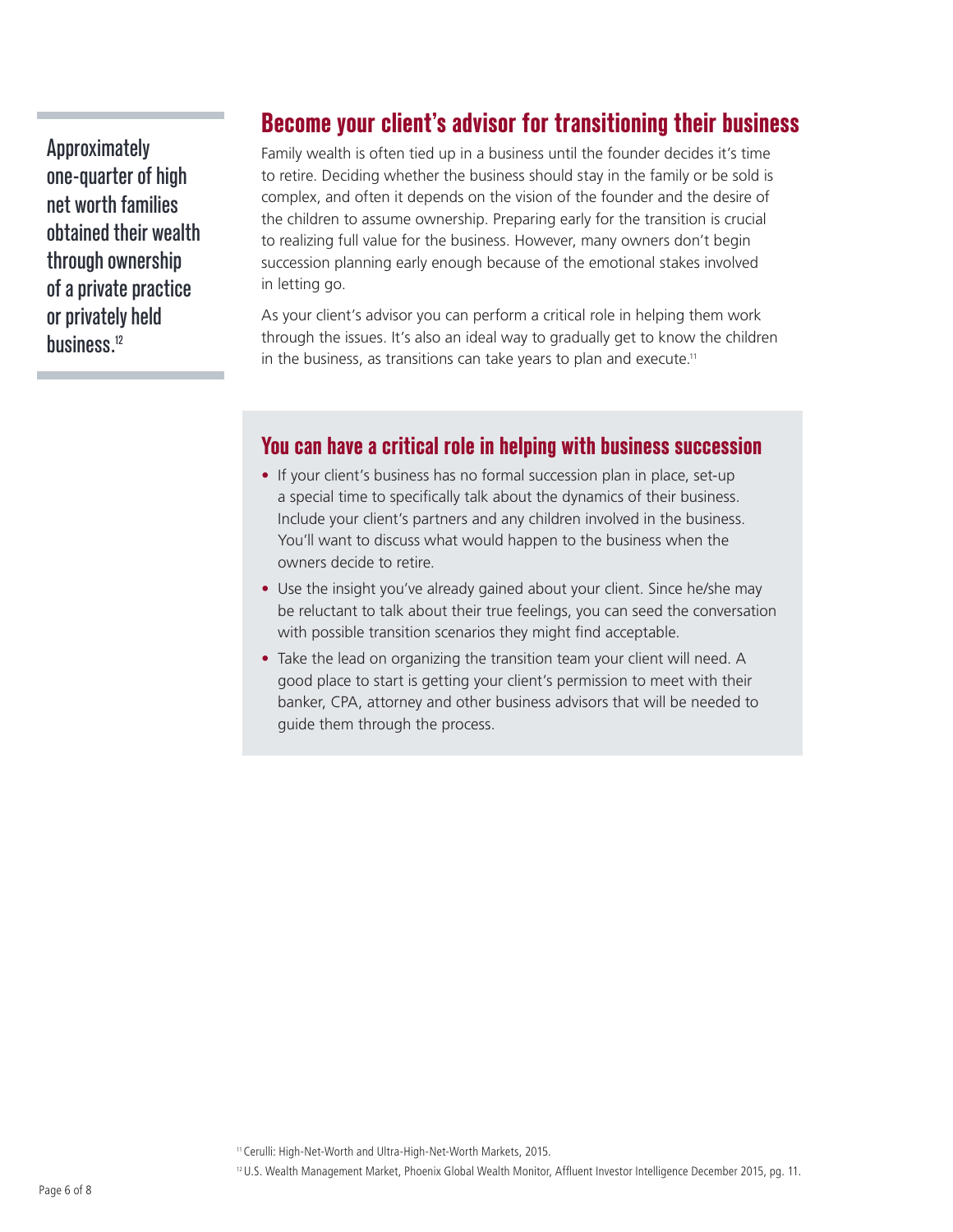# **Embrace multigeneration strategies and see the value of your practice grow**

You're sitting on a once-in-a lifetime opportunity to help ensure the future of your practice by providing valuable services to your clients. It's up to you to be proactive by taking steps now to offer the family counseling and planning services that can make the difference in retaining assets when the children of your baby boomer clients inherit their wealth. Adding this capability is simply an extension of what you and most other advisors value the most—devoting the bulk of their time to client-facing activities. It's a smart way for you to increase time spent prospecting and differentiating yourself from the many emerging wealth management solutions available to the next generation of wealth.

Lincoln Financial has a variety of tools and knowledgeable professionals to help you and your practice build and strengthen client relationships during this transitional time.